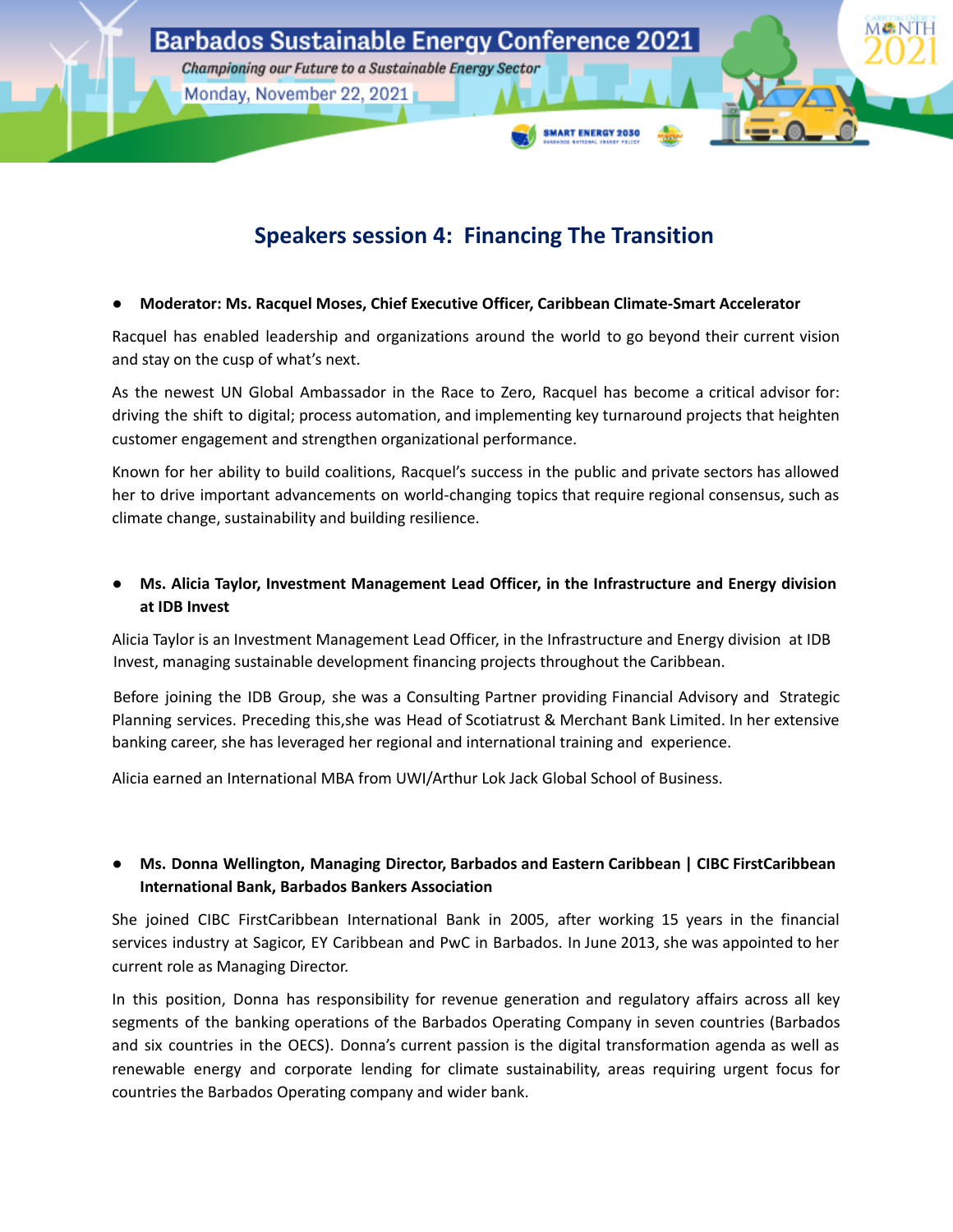

Donna is the current past President of the Bankers' Association a post held for just about 5 years.

A seasoned corporate banker, Donna also has a strong accounting background with a BSc in Accounting from the University of the West Indies. She is a member of the Certified Professional Accountants Association of Canada (CPA) and holds a Masters Certificate in Financial Leadership from Schulich Business School, University of York.

#### **● Lt. Col. Trevor Browne, President, Barbados Sustainable Energy Cooperative Society Ltd.**

Lt Col Trevor T Browne is a retired professional electrical engineer with nearly 40 years in the electric utility. In the co-operative movement he was the founding president of Reddy Kilowatt Co-op, Light & Power Employees Credit Union, and Co-operators General Insurance Co Ltd. He also served as president of the League. Browne was a senior officer of the Barbados Defence Force - retiring at the rank of Lt Col. He also served as Commandant of the Barbados Cadet Corps from 2004 to 2014. In sport he was president of the Barbados Table Tennis Association, the Caribbean Table Tennis Federation and the Barbados Orienteering Federation. Vice president of the Latin American Table Tennis Union, and director of the Barbados Olympic Association from 2004 to 2016. Browne also holds a master's degree in management from the University of Lyon, France. He has been awarded the Barbados Silver Crown of Merit (SCM) and the Caribbean Cadet Medal (CCM) for his work with Caribbean youth. Lt Col Browne is currently president of the Barbados Association of Professional Engineers, Chairman of the Council of Caribbean Engineering Organisations, President of the Barbados Sustainable Energy Cooperative Society Ltd.

#### **● Mr. Curtis Lowe, Manager of Credit Unions, Financial Services Commission**

Mr Curtis Lowe is the Manager of Credit Unions of the Financial Services Commission. Mr. Lowe is an experienced regulator with over Twenty (20) years' experience. Mr Lowe a graduate of the University of the West Indies, was appointed Manager Credit Unions at the Financial Services Commission in 2013. His role involves inter alia;

- Responsibility for the Commission's credit union supervisory framework,
- Management and supervision of technical staff,
- Formulating policy, regulations and legislative recommendations for the overall system of prudent regulation of the relevant entities, and
- Assisting the Deputy Chief Executive Officer in administering comprehensive programs to assess risk associated with the activities of regulated entities.

Mr Lowe brings a wealth of regulatory experience to the Financial Services Commission.

## **● Mr. Ferdinand Straughn, Investment Manager, Enterprise Growth Fund Limited**